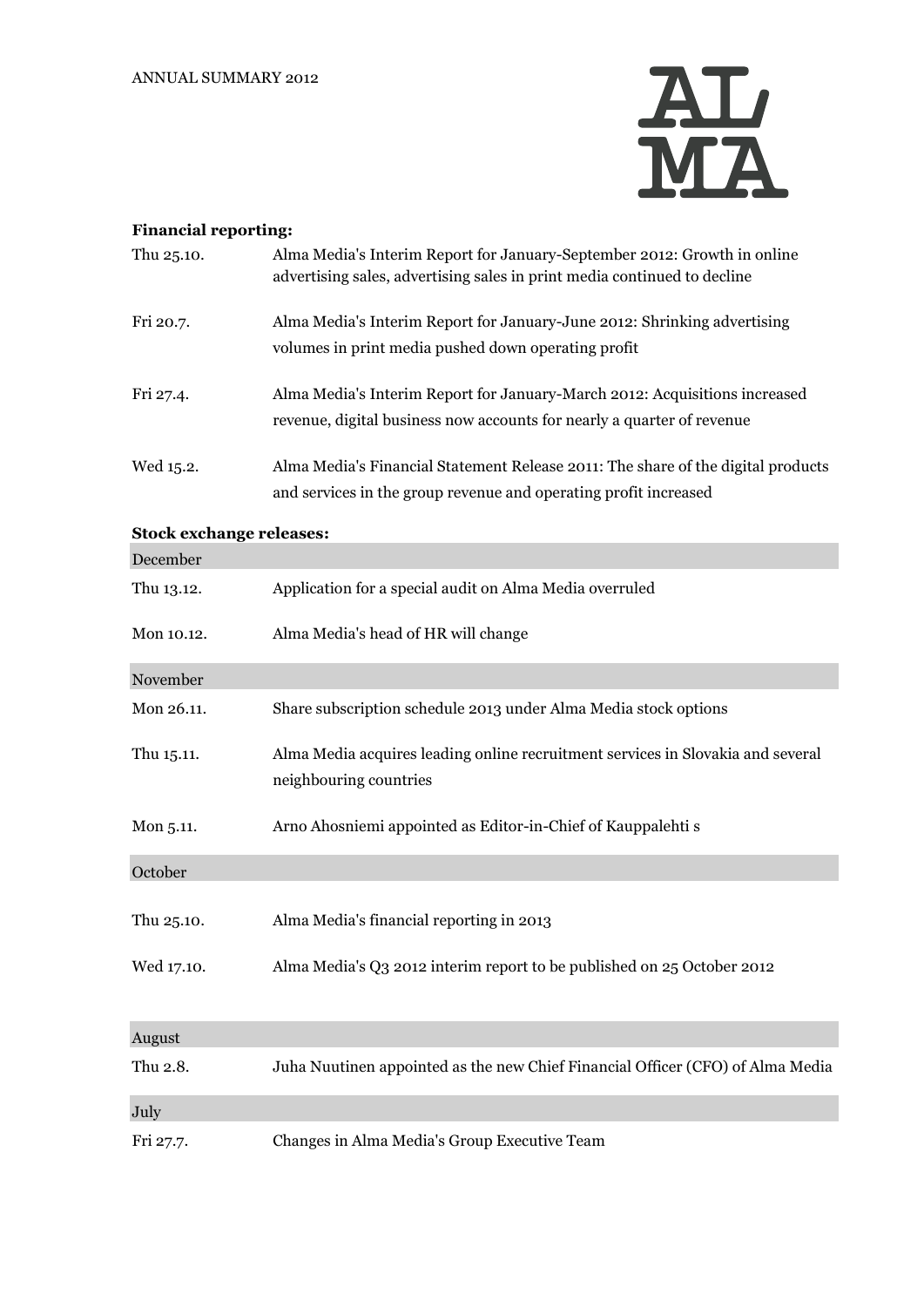

| Wed 11.7. | Alma Media's Q2 2012 Interim Report to be published on 20 July 2012                                                                                                   |
|-----------|-----------------------------------------------------------------------------------------------------------------------------------------------------------------------|
| June      |                                                                                                                                                                       |
| Thu 21.6. | Alma Media: Announcement pursuant to the Securities Act, Chapter 2, Section 9                                                                                         |
| Tue 12.6. | Alma Media strengthens cooperation between its regional and local papers -<br>Renewal of Alma Regional Media's operational model reduces staff by 103.5 work<br>years |
| Wed 6.6.  | Matti Posio to substitute the Editor-in-Chief of Lapin Kansa                                                                                                          |
| May       |                                                                                                                                                                       |
| Wed 9.5.  | Invitation to Alma Media's Capital Market Day 2012                                                                                                                    |
| April     |                                                                                                                                                                       |
| Thu 26.4. | The printing press of Alma Media's new printing facility to be delivered by<br>manroland web systems                                                                  |
| Thu 26.4. | Cooperation negotiations at Alma Mediapartners Oy ended                                                                                                               |
| Fri 20.4. | Alma Media's Q1 2012 interim report to be published on 27 April 2012                                                                                                  |
| Tue 17.4. | Change in the structure and composition of Alma Media's reportable segments                                                                                           |
| Mon 16.4. | Alma Media reorganises its regional newspaper operations                                                                                                              |
| Mon 2.4.  | Alma Media Oyj: The impacts of Alma Media's organisational changes on the<br>composition of the Group Executive Team                                                  |
| March     |                                                                                                                                                                       |
| Wed 14.3. | Decisions taken by the Annual General Meeting and the constitutive meeting of<br>the Board of Directors of Alma Media                                                 |
| Thu 8.3.  | Correction to Alma Media's stock exchange release on 7 March 2012 at 16:40 P.M.<br>on the schedule of the share subscriptions based on option rights                  |